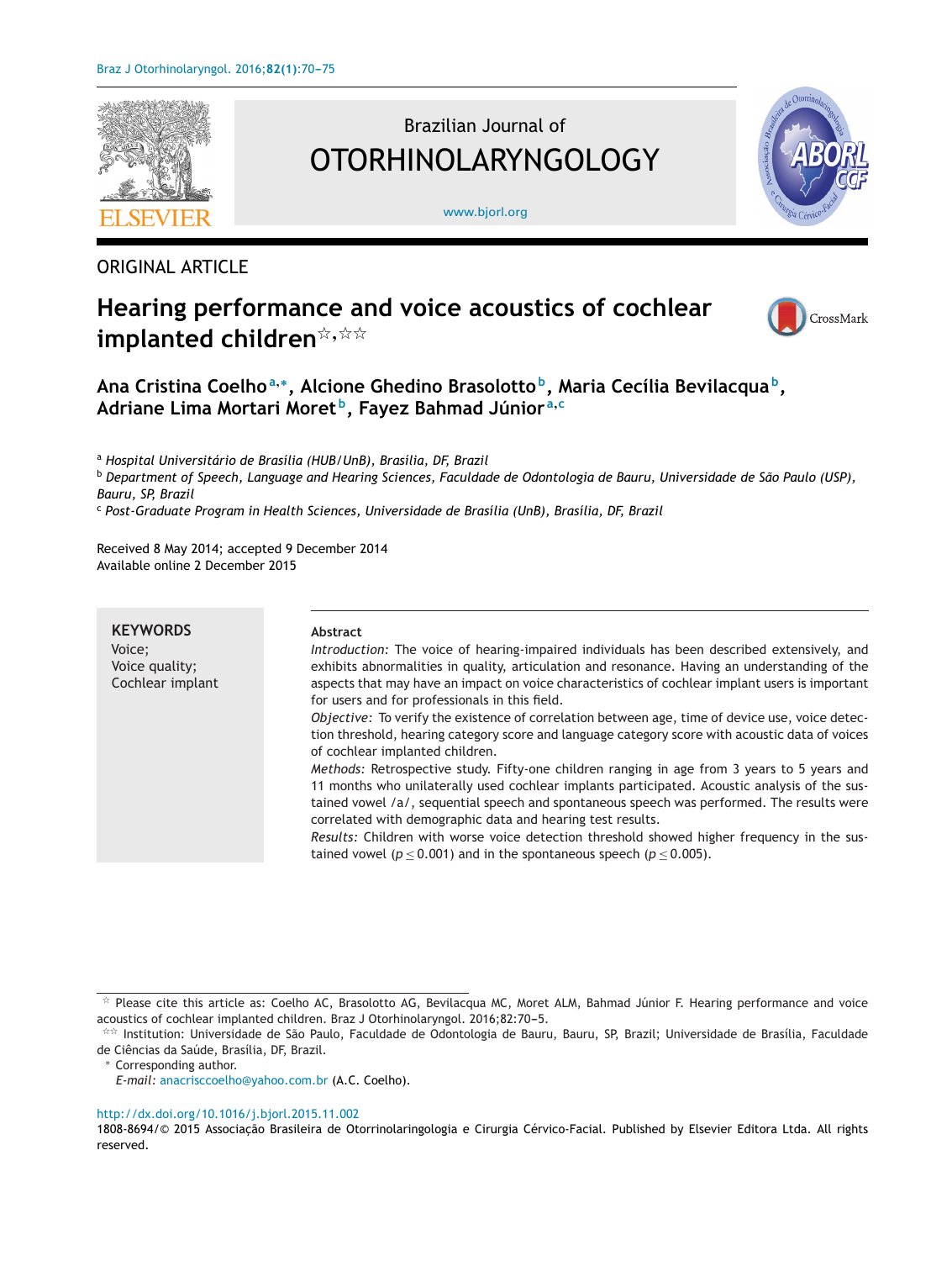*Conclusion:* There was a correlation between the voice detection threshold and the frequency values of the sustained vowel and spontaneous speech of the studied population. © 2015 Associação Brasileira de Otorrinolaringologia e Cirurgia Cérvico-Facial. Published by Elsevier Editora Ltda. All rights reserved.

**PALAVRAS-CHAVE** Voz; Qualidade da voz; Implante coclear

#### **Desempenho auditivo e acústica da voz de crianc¸as com implante coclear**

#### **Resumo**

*Introdução:* A voz do indivíduo com deficiência auditiva tem sido amplamente caracterizada, estando comprometida em termos de tipo de voz, articulação e ressonância, sendo que o conhecimento dos aspectos que possam ter impacto nas características vocais de usuários de implante coclear é de suma importância para os usuários e profissionais da área.

*Objetivo: Verificar a existência de correlação entre idade, tempo de uso, limiar de detecção* de voz, escore da categoria de audição e escore da categoria de linguagem com dados acústicos de vozes de criancas com implante coclear.

*Método:* Estudo retrospectivo. Participaram 51 criancas usuárias de implante coclear com idade de 3-5 anos e 11 meses. Foi realizada análise acústica da vogal sustentada /a/, fala encadeada e conversa espontânea. Os resultados foram correlacionados com dados demográficos e resultados de testes auditivos.

Resultados: Crianças com pior desempenho no teste de detecção de voz apresentam voz mais aguda na vogal sustentada (*p* ≤ 0,001) e na conversa espontânea (*p* ≤ 0,005).

*Conclusão:* Houve correlação entre os limiares de detecção de voz e os valores de frequência na vogal sustentada e conversa espontânea na população estudada.

© 2015 Associação Brasileira de Otorrinolaringologia e Cirurgia Cérvico-Facial. Publicado por Elsevier Editora Ltda. Todos os direitos reservados.

## **Introduction**

The vocal behavior of children can vary considerably, and parameters such as resonance, pitch and loudness are essential for determining this performance and to identify voice abnormalities.<sup>[1](#page-4-0)</sup> The expected vocal standard in childhood includes fundamental frequency above 250 Hz, high pitch, moderate to high intensity and abrupt vocal attack. Slight nasality, hoarseness and breathiness can be observed.<sup>[2](#page-5-0)</sup>

In the child with hearing impairment, especially if prelingual, there is a flaw in auditory monitoring of the voice resulting in several deviations of vocal production, because in addition to neuromuscular control, hearing is important for good performance in oral communication. The auditory system is able to regulate voice parameters such as intensity, extension and frequency. $3,4$  Among other characteristics, the most common vocal disorders in hearing impaired individuals include unpleasant quality, strain, resonance imbalance, high frequency, altered breathing pattern and utterance with excessive variation. $5-7$ 

Especially when performed early in life, the cochlear implant is a most important advancement in the treatment of children with pre-lingual hearing impairment, and implanted children achieve better auditory perception of speech sounds, incidental appropriation of oral language, and better speech intelligibility and vocal production. $8,9$ However, despite the marked improvements after the implant, it is possible that users of such devices show a suboptimal voice quality.<sup>[10](#page-5-0)</sup> Therefore, understanding the physiological processes involved in voice control of CI users is a major challenge for the specialists working in this area.<sup>[11](#page-5-0)</sup>

It is known that the results with cochlear implants are closely related to the age at which the child received the device.[12](#page-5-0) Additionally, follow-up of these children monitors the performance of hearing, language and speech in clinical and daily contexts, and the performance evaluation supplies data to define more accurately the hearing ability of each child, $4$  as well as their oral communication with respect to voice and speech.

In this study we question whether the vocal characteristics of cochlear implanted children are related to other demographic and hearing performance characteristics. Therefore, the aim of this study was to investigate the correlation between age, time of device use, voice detection threshold, hearing category score<sup>[13](#page-5-0)</sup> and language category  $score^{14}$  $score^{14}$  $score^{14}$  and acoustic data of voices of cochlear implanted children.

#### **Method**

This study was approved by the Ethics Committee in Research with Human Beings of the institution where it was held, under process N. 131/2010. All parents/guardians signed the free and informed consent form.

Fifty-one children with pre-lingual hearing impairment, who unilaterally used the *Nucleus* 24 *Contour*,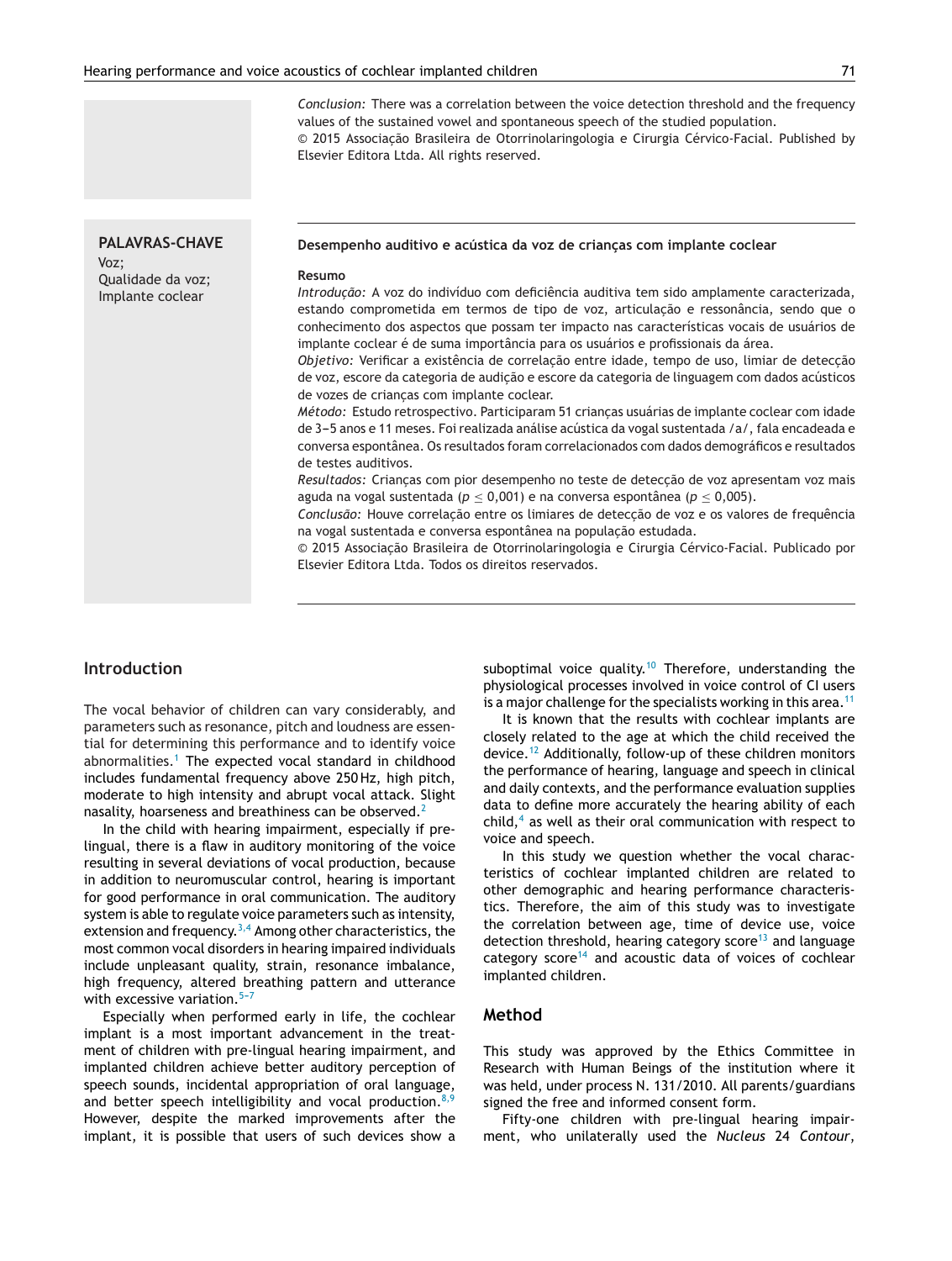*Nucleus Freedom Contour*, Pulsar<sub>C1</sub><sup>100</sup> or Sonata<sub>T1</sub><sup>100</sup> cochlear implants, participated in the study.

The inclusion criteria for participation in the study were severe or profound bilateral congenital sensorineural hearing loss, no intellectual or emotional impairments, participation in an auditory habilitation program in the city of origin, cochlear implantation before 36 months of age with full insertion of the electrodes and use of the CI for more than a year.

Considering the purpose of the study, speech samples were collected from participants, comprising the utterance of the vowel /a/ three times, sequential speech (counting from 1 to 5) and spontaneous speech for subsequent acoustic analysis. The recording program used was Sony Sound Forge (Sony Pictures Digital Inc 8.0) with sampling rate of 44,100 Hz, 16 Bit, mono channel. The participant remained seated during the recording in an acoustically treated audiometric testing room. The sound card M-Audio Fast Track Pro and headset microphone AKG C512 positioned at 45◦ and with a distance of 3 cm from the mouth were used.

Acoustic analysis was performed with the Multi Dimensional Voice Program, model 5105, version 2.5.2 (Kay Elemetrics), and Real Time Pitch, model 5121, version 2.5.2 (Kay Elemetrics). The selected acoustic parameters for analysis of the long vowel were:

Frequency measurements: fundamental frequency mean  $(f_0)$  and standard deviation;

Long-term and short-term frequency disturbance measures: coefficient of variation of  $f_0$  (v $f_0$ ) and jitter;

Long-term and short-term amplitude disturbance measures: coefficient of variation of the amplitude (vAm) and shimmer;

Noise measurements: vocal turbulence index (VTI), soft phonation index (SPI), harmonics-to-noise ratio (HNR) and degree of sub-harmonics (DSH).

The selected parameters for analysis of sequential speech and spontaneous speech samples were frequency measurements: frequency mean, frequency extension measured in Hertz (Hz), minimum frequency, maximum frequency, frequency standard deviation and frequency extension measured in semitones.

Data regarding age, time of cochlear implant use, freefield voice detection threshold (VDT), hearing category score and language category score were collected on the same day of the voice recording, during routine evaluations by speech therapists from the cochlear implant service of the institution where the study was carried out.

The selected variables are continuous and normally distributed. Therefore, the statistical test used for the analysis was Pearson's correlation with a 5% significance level. A classification scale was used, where the correlation of  $0-20%$  is considered poor, 20–40% bad, 40–60% regular, 60–80% good and 80-100% excellent.

### **Results**

This study found a correlation between age, time of device use, voice detection threshold, hearing category score and language category score with acoustic data of voices of **Table 1** Characteristics of the sample regarding the assessed data.

| Data                                     | Mean $(\pm$ standard<br>deviation) |
|------------------------------------------|------------------------------------|
| Age (months)                             | 48.38 $(\pm 8.01)$                 |
| Time of cochlear implant<br>use (months) | 24 $(\pm 8.03)$                    |
| Voice detection<br>threshold (dB)        | 24.23 $(\pm 4.94)$                 |
| Hearing category                         | 3.55 $(\pm 1.3)$                   |
| Language category                        | 3.14 $(\pm 1.8)$                   |

SD, standard deviation; dB, decibel.

cochlear implanted children. The data that characterize the study population are shown in Table 1. The mean results of the acoustic analysis of voice signals of the participants are shown in [Table](#page-3-0) 2. Because not all children were able to perform the three utterances, there was a slight variation in the total number of each utterance.

The results considered for discussion were those with correlation ≥40%, comprising regular, good and excellent correlations. Thus, it was observed that as the voice detection threshold increases, i.e., worsens, the mean of  $f_0$  in the sustained vowel ( $p \le 0.001$ ) and in spontaneous speech  $(p \leq 0.005)$  increases [\(Tables](#page-3-0) 3-5).

#### **Discussion**

Acoustic analysis quantifies the sound signal and provides enough documentation to outline the baseline of the individual's voice; the acoustic parameters of fundamental frequency and their disturbance indices, along with mea-surements of noise, have important clinical implications.<sup>[2](#page-5-0)</sup> Among all analyzed acoustic parameters, only the fundamental frequency showed a correlation with the assessed demographics and hearing aspects. Although moderate, this correlation stands out, considering the value of *p*.

Among many other features, the literature shows a trend in which hearing-impaired individuals have high pitched voices, with this being the perceptual correlation of high fundamental frequency, which is caused by the lack of auditory feedback of one's own voice, as the frequency control is affected when auditory functions are impaired. $4,15,16$ 

The fundamental frequency is given by the glottic cycle numbers over a time unit (seconds). Their determinant factors are the natural length of the vocal folds, stretching, mass vibration and the involved tension.<sup>[17](#page-5-0)</sup> A high fundamental frequency reflects poor laryngeal control, also demonstrated by elevation of the larynx, higher phonation effort and incapacity to control the tension of the vocal folds and subglottic pressure.<sup>[6](#page-5-0)</sup>

It is possible that the lack of auditory feedback by decreased auditory thresholds causes an increase in tension during the glottic cycle $6$  and a lack of control of the laryngeal musculature, thus increasing the values of the fundamental frequency. However, while several authors report that hearing impaired individuals often have difficulties in controlling laryngeal function,  $5-7,11,16$  no studies were found in literature evaluating the laryngeal behavior of the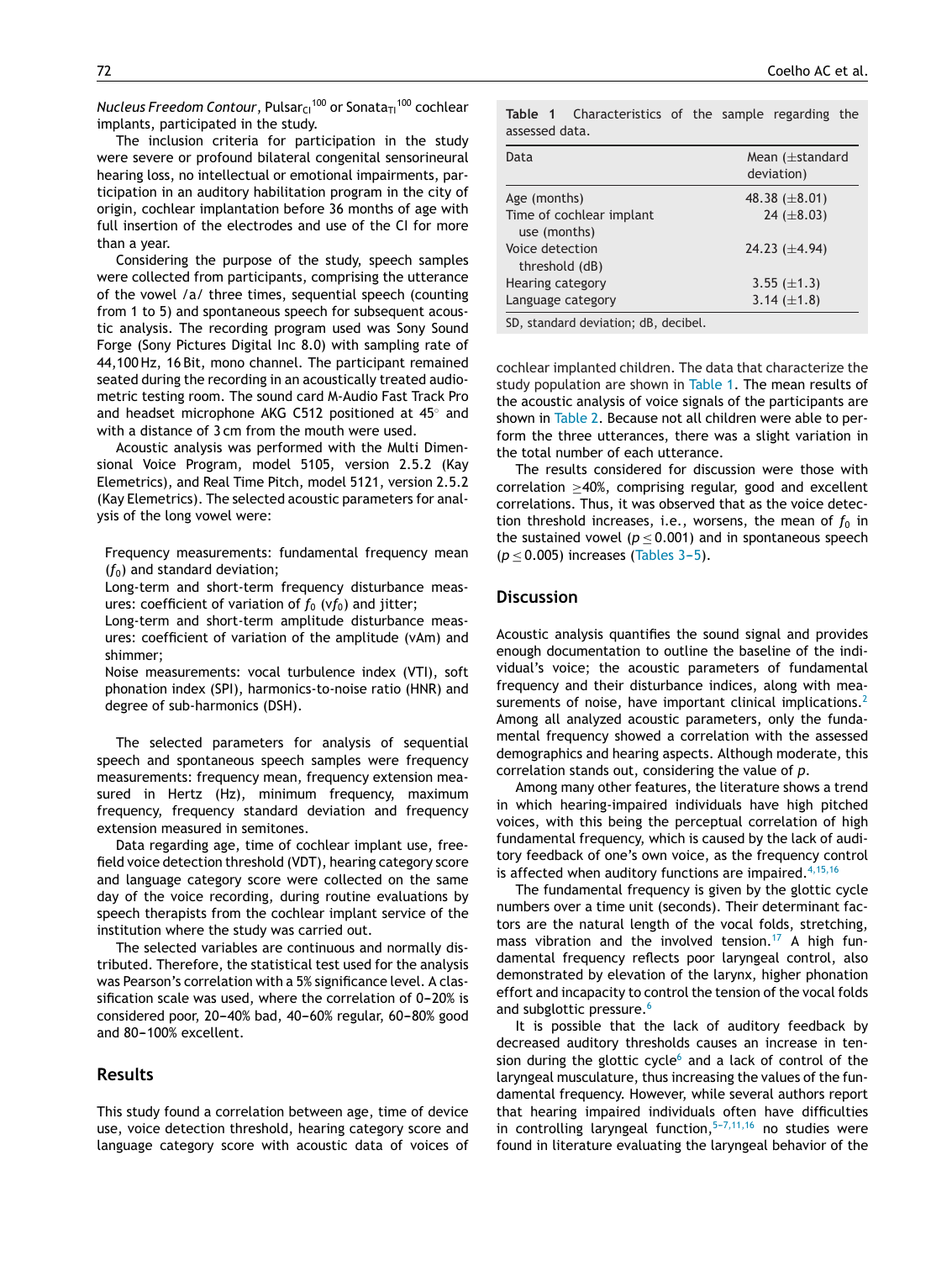| Parameter             | Sustained vowel     | Sequential speech    | Spontaneous speech   |
|-----------------------|---------------------|----------------------|----------------------|
|                       | Mean $(\pm SD)$     | Mean $(\pm SD)$      | Mean $(\pm SD)$      |
| Mean $f_0$ (Hz)       | 293.53 $(\pm 55.5)$ |                      |                      |
| SD $f$ (Hz)           | 7.78 $(\pm 4.08)$   |                      |                      |
| $Vf_0$ (%)            | $278 (\pm 1.48)$    |                      |                      |
| Jitter $(\%)$         | 1.3 $(\pm 1.02)$    |                      |                      |
| vAm $(%)$             | 16.09 $(\pm 5.84)$  |                      |                      |
| Shimmer (%)           | 3.19 $(\pm 1.17)$   |                      |                      |
| VTI $(%)$             | $0.07~(\pm 0.07)$   |                      |                      |
| SPI (%)               | 5.61 $(\pm 4.69)$   |                      |                      |
| NHR $(%)$             | $0.13 \ (\pm 0.02)$ |                      |                      |
| DSH $(%)$             | 2.16 $(\pm 3.12)$   |                      |                      |
| Mean Freg (Hz)        |                     | 296.14 $(\pm 24.39)$ | 304.70 $(\pm 31.10)$ |
| Extension (Hz)        |                     | 165.83 $(\pm 50.35)$ | 168.32 $(\pm 43.72)$ |
| Min Freq (Hz)         |                     | 213.24 $(\pm 24.87)$ | 209.20 $(\pm 27.47)$ |
| Max Freg (Hz)         |                     | 372.23 $(\pm 28.99)$ | 377.54 $(\pm 33.25)$ |
| SD Freg (Hz)          |                     | 34.04 $(\pm 15.27)$  | 38 $(\pm 15.99)$     |
| Extension (semitones) |                     | $9.69 \ (\pm 2.79)$  | 10.19 $(\pm 2.67)$   |

<span id="page-3-0"></span>**Table 2** Mean and standard deviation of the acoustic data of the sustained vowel (*n* = 46), sequential speech (*n* = 45) and spontaneous speech (*n* = 47).

Mean  $f_0$ , mean of the fundamental frequency; SD  $f_0$ , standard deviation of the fundamental frequency;  $v f_0$ , coefficient of variation of  $f_0$ , coefficient of amplitude variation; VTI, voice turbulence index; SPI, soft phonation index; HNR, harmonics-to-noise ratio; DSH, degree of sub-harmonics; Mean Freq, mean frequency; Min Freq, minimum frequency; Max Freq, maximum frequency; SD Freq, Standard deviation of frequency; Hz, Hertz.

hearing-impaired, that could provide a clearer understanding of the characteristics and adjustments of the vocal tract that result in the vocal changes described in this population.

In this study, it was observed that both in the sustained vowel and in spontaneous speech, the participants with worse voice detection threshold had the highest frequency. As the hearing loss increases or a hearing threshold obtained with a hearing aid worsens, the voice parameters tend to be more deviated.[18](#page-5-0) However, results from other studies that analyzed the fundamental frequency of  $Cl<sup>5,11,19-23</sup>$  users are controversial. Thus, we stress the importance of knowing all aspects that may have an impact on the vocal characteristics of cochlear implant users.

A previous study<sup>[24](#page-5-0)</sup> found a correlation between fundamental frequency values and the result of a speech perception test. A correlation has also been found between frequency values and the time of rehabilitation and age at surgery.<sup>[11](#page-5-0)</sup> A study assessing the variability in fundamental frequency<sup>[4](#page-5-0)</sup> showed that as the auditory threshold worsens, the variability of the fundamental frequency increases due to a decrease in auditory signals for the monitoring of vocal production. Studies carried out among the elderly

**Table 3** Correlation of acoustic data of the sustained vowel with age, time of device use, voice detection threshold, hearing category and language category.

| Parameter       | Age       |         | Time of use |         | <b>VDT</b>          |                    | Hearing category |                 | Language category |         |
|-----------------|-----------|---------|-------------|---------|---------------------|--------------------|------------------|-----------------|-------------------|---------|
|                 | Corr      | p-Value | Corr        | p-Value | Corr                | p-Value            | Corr             | <i>p</i> -Value | Corr              | p-Value |
| Mean $f_0$ (Hz) | $-30.70%$ | 0.036   | $-17.90%$   | 0.23    | 53.80 <sup>%a</sup> | 0.001 <sup>b</sup> | $-12.80%$        | 0.391           | $-14.90%$         | 0.317   |
| SD $f_0$ (Hz)   | 5.60%     | 0.708   | 19.70%      | 0.185   | 23.20%              | 0.174              | $-1.00%$         | 0.947           | $-9.80%$          | 0.513   |
| $v f_0$ (%)     | 13.80%    | 0.354   | 21.80%      | 0.141   | 2.90%               | 0.868              | 19.10%           | 0.198           | 0.20%             | 0.989   |
|                 | 27.10%    | 0.066   | 33.70%      | 0.021   | $-1.10%$            | 0.949              | 26.50%           | 0.072           | 10.40%            | 0.486   |
| vAmp $(%)$      | 9.10%     | 0.544   | 2.60%       | 0.862   | $-38.20%$           | 0.022              | $-18.90%$        | 0.202           | $-5.10%$          | 0.734   |
| Shim $(\%)$     | 32.10%    | 0.028   | 38.10%      | 0.008   | $-11.60%$           | 0.499              | 27.10%           | 0.065           | 15.80%            | 0.288   |
| VTI $(%)$       | $-11.80%$ | 0.43    | 3.50%       | 0.813   | 35.60%              | 0.033              | $-3.60%$         | 0.81            | 1.00%             | 0.946   |
| SPI (%)         | 16.20%    | 0.277   | $-3.80%$    | 0.802   | $-12.20%$           | 0.479              | 2.50%            | 0.867           | 4.50%             | 0.764   |
| NHR $(%)$       | 18.60%    | 0.211   | 25.70%      | 0.081   | $-11.70%$           | 0.496              | 25.70%           | 0.081           | 16.80%            | 0.259   |
| DSH (%)         | 10.60%    | 0.48    | 8.90%       | 0.55    | $-11.30%$           | 0.513              | 4.00%            | 0.792           | $-0.40%$          | 0.979   |

VDT, voice detection threshold; Mean *f*0, mean of the fundamental frequency; SD *f*0, standard deviation of the fundamental frequency; v*f*0, coefficient of variation of *f*0, coefficient of amplitude variation; VTI, voice turbulence index; SPI, soft phonation index; HNR, harmonics-to-noise ratio; DSH, degree of sub-harmonics; Hz, Hertz.

<sup>a</sup> Corr ≥ 40%.<br><sup>b</sup> *p* > 0.05.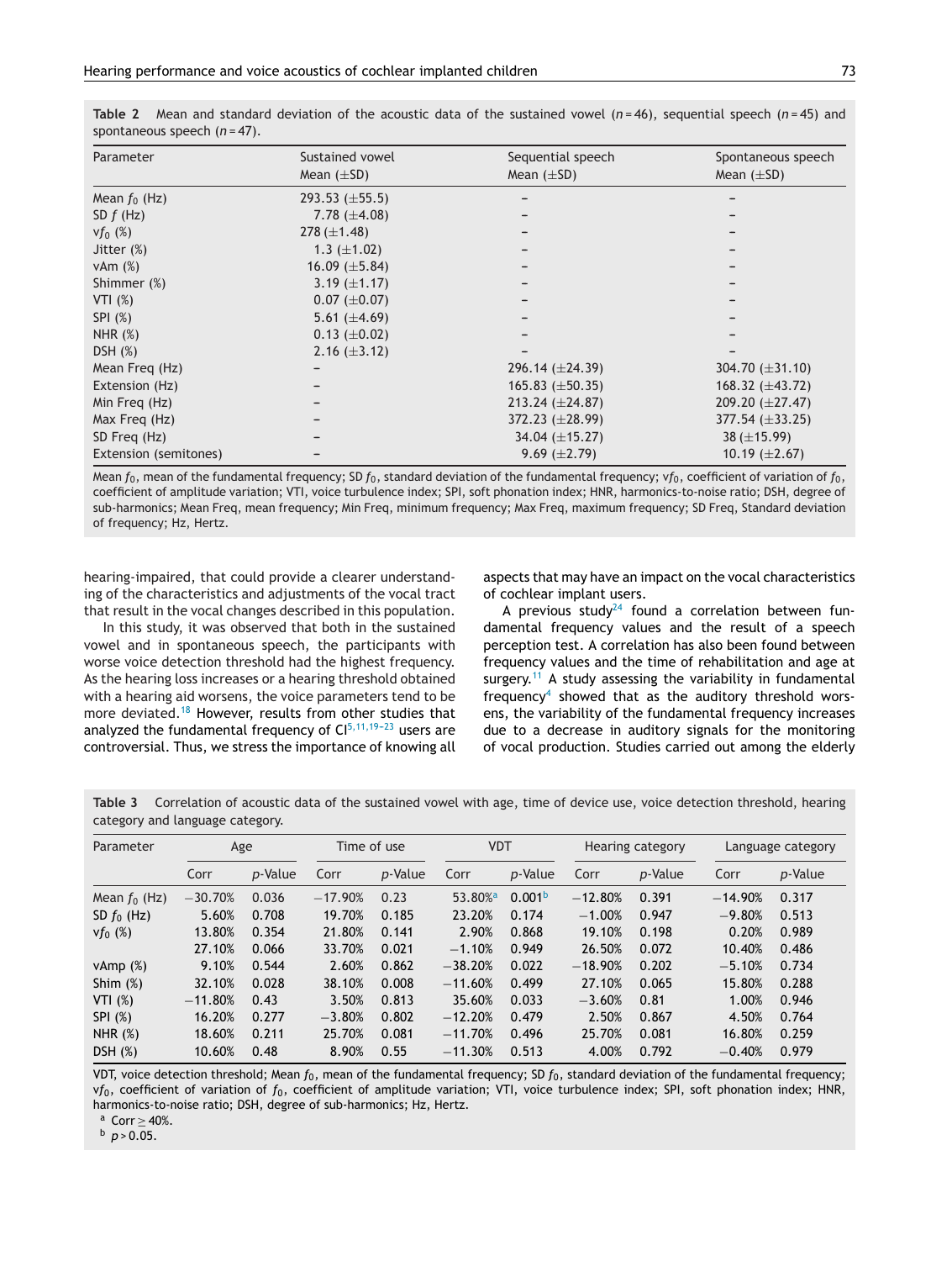<span id="page-4-0"></span>**Table 4** Correlation of acoustic data of sequential speech with age, time of device use, voice detection threshold, hearing category and language category.

| Parameter                  | Age       |                 | Time of use |         | VDT      |                 | Hearing category |                 | Language category |         |
|----------------------------|-----------|-----------------|-------------|---------|----------|-----------------|------------------|-----------------|-------------------|---------|
|                            | Corr      | <i>p</i> -Value | Corr        | p-Value | Corr     | <i>p</i> -Value | Corr             | <i>p</i> -Value | Corr              | p-Value |
| Mean Freg (Hz)             | $-33.20%$ | 0.026           | $-19.00%$   | 0.212   | 26.00%   | 0.125           | $-20.20%$        | 0.184           | $-17.10%$         | 0.26    |
| Extension (Hz)             | $-11.50%$ | 0.451           | $-14.30%$   | 0.349   | $-2.20%$ | 0.898           | 0.90%            | 0.953           | $-4.20%$          | 0.783   |
| Min Freg (Hz)              | $-4.10%$  | 0.787           | 8.30%       | 0.588   | 9.10%    | 0.598           | $-7.30%$         | 0.634           | 3.80%             | 0.806   |
| Max Freg (Hz)              | $-24.90%$ | 0.099           | $-23.50%$   | 0.12    | 10.40%   | 0.545           | $-3.80%$         | 0.805           | $-12.50%$         | 0.412   |
| SD Freg (Hz)               | $-15.40%$ | 0.319           | $-17.20%$   | 0.264   | 7.60%    | 0.664           | $-9.70%$         | 0.532           | $-23.60%$         | 0.123   |
| <b>Extension semitones</b> | $-12.20%$ | 0.425           | $-20.70%$   | 0.173   | 2.40%    | 0.887           | 0.20%            | 0.989           | $-11.80%$         | 0.438   |

VDT, voice detection threshold; Mean Freq, mean frequency; Min Freq, minimum frequency; Max Freq, maximum frequency; SD Freq, standard deviation of the frequency; Hz, Hertz.

**Table 5** Correlation of acoustic data of spontaneous speech with age, time of device use, voice detection threshold, hearing category and language category.

| Parameter                  | Age       |                 | Time of use |                 | VDT                                    |                 | Hearing category |                 | Language category |         |
|----------------------------|-----------|-----------------|-------------|-----------------|----------------------------------------|-----------------|------------------|-----------------|-------------------|---------|
|                            | Corr      | <i>p</i> -Value | Corr        | <i>p</i> -Value | Corr                                   | <i>p</i> -Value | Corr             | <i>p</i> -Value | Corr              | p-Value |
| Mean Freg (Hz)             | $-13.40%$ | 0.366           | $-5.50%$    | 0.711           | 44.90% <sup>a</sup> 0.005 <sup>b</sup> |                 | $-3.80%$         | 0.796           | $-2.90%$          | 0.846   |
| Extension (Hz)             | 2.70%     | 0.857           | 7.00%       | 0.635           | 7.90%                                  | 0.642           | 26.10%           | 0.073           | 16.60%            | 0.26    |
| Min Freg (Hz)              | $-13.20%$ | 0.371           | $-18.60%$   | 0.206           | 13.30%                                 | 0.433           | $-20.60%$        | 0.16            | $-16.10%$         | 0.273   |
| Max Freg (Hz)              | $-7.40%$  | 0.615           | $-6.10%$    | 0.681           | 19.70%                                 | 0.243           | 17.20%           | 0.241           | 8.40%             | 0.569   |
| SD Freg (Hz)               | $-5.40%$  | 0.715           | 8.10%       | 0.584           | 13.40%                                 | 0.429           | 19.60%           | 0.182           | 12.50%            | 0.398   |
| <b>Extension semitones</b> | 4.60%     | 0.755           | 10.00%      | 0.497           | 5.00%                                  | 0.767           | 25.00%           | 0.086           | 18.10%            | 0.218   |

VDT, voice detection threshold; Mean Freq, mean frequency; Min Freq, minimum frequency; Max Freq, maximum frequency; SD Freq, standard deviation frequency; Hz, Hertz.

a Corr ≥ 40%.<br><sup>b</sup> *p* > 0.05

have also shown that as the tone thresholds worsen,  $f_0$ increases.[3,25](#page-5-0)

The impact of worsening hearing thresholds on the fundamental frequency measures has also been shown in studies that evaluated vocal production immediately after removing the auditory feedback provided by the CI.<sup>[15](#page-5-0)</sup>

The other acoustic measures, including speech signal disturbances, utterance noise level and stability, did not correlate with the assessed data. Acoustic analysis of cochlear implant users demonstrated alterations of frequency and amplitude measures in short term with noise measurements within the normal range, and altered stability measures,  $11,20,23$  with the results always associated with auditory feedback.

Understanding the physiological processes that contribute to vocal development in cochlear implanted children allows us to understand the speech production strategies in this population, attempting to establish goals for an adequate speech production. $26$  It is the auditory feedback that regulates the laryngeal musculature and postures of the vocal tract for an adequate phonation.<sup>[20](#page-5-0)</sup> Therefore, obtaining audiometric thresholds within the normal range for cochlear implant users is critical for vocal production control.

This study demonstrated the importance of understanding not only the vocal characteristics of cochlear implant users, but also with what factors these characteristics are

correlated. This information is of great value for clinicians to increasingly ensure appropriate intervention regarding the vocal production of CI users.

#### **Conclusion**

For the assessed cochlear implanted children, there was a correlation between the voice detection thresholds and the frequency values for the sustained vowel and also in spontaneous speech. That allows us to affirm that the worse the voice detection threshold is, the more high-pitched is the child's voice. Other acoustic parameters did not correlate with the other assessed variables.

### **Conflicts of interest**

The authors declare no conflicts of interest.

#### **References**

1. [Sales](http://refhub.elsevier.com/S1808-8694(15)00224-4/sbref0135) [NJ,](http://refhub.elsevier.com/S1808-8694(15)00224-4/sbref0135) [Queiroz](http://refhub.elsevier.com/S1808-8694(15)00224-4/sbref0135) [Gurgel](http://refhub.elsevier.com/S1808-8694(15)00224-4/sbref0135) [R,](http://refhub.elsevier.com/S1808-8694(15)00224-4/sbref0135) [Rebelo](http://refhub.elsevier.com/S1808-8694(15)00224-4/sbref0135) Gonçalves [MI,](http://refhub.elsevier.com/S1808-8694(15)00224-4/sbref0135) [Côrtes](http://refhub.elsevier.com/S1808-8694(15)00224-4/sbref0135) [Gama](http://refhub.elsevier.com/S1808-8694(15)00224-4/sbref0135) [AC,](http://refhub.elsevier.com/S1808-8694(15)00224-4/sbref0135) [Oliveira](http://refhub.elsevier.com/S1808-8694(15)00224-4/sbref0135) [Cunha](http://refhub.elsevier.com/S1808-8694(15)00224-4/sbref0135) [E,](http://refhub.elsevier.com/S1808-8694(15)00224-4/sbref0135) [Prado-Barreto](http://refhub.elsevier.com/S1808-8694(15)00224-4/sbref0135) [VM,](http://refhub.elsevier.com/S1808-8694(15)00224-4/sbref0135) [et](http://refhub.elsevier.com/S1808-8694(15)00224-4/sbref0135) [al.](http://refhub.elsevier.com/S1808-8694(15)00224-4/sbref0135) [Voice](http://refhub.elsevier.com/S1808-8694(15)00224-4/sbref0135) [per](http://refhub.elsevier.com/S1808-8694(15)00224-4/sbref0135)[formance](http://refhub.elsevier.com/S1808-8694(15)00224-4/sbref0135) [evaluation](http://refhub.elsevier.com/S1808-8694(15)00224-4/sbref0135) [of](http://refhub.elsevier.com/S1808-8694(15)00224-4/sbref0135) [street](http://refhub.elsevier.com/S1808-8694(15)00224-4/sbref0135) [children](http://refhub.elsevier.com/S1808-8694(15)00224-4/sbref0135) [from](http://refhub.elsevier.com/S1808-8694(15)00224-4/sbref0135) [Aracaju,](http://refhub.elsevier.com/S1808-8694(15)00224-4/sbref0135) [Brazil](http://refhub.elsevier.com/S1808-8694(15)00224-4/sbref0135) [using](http://refhub.elsevier.com/S1808-8694(15)00224-4/sbref0135) [perceptual-auditory](http://refhub.elsevier.com/S1808-8694(15)00224-4/sbref0135) [and](http://refhub.elsevier.com/S1808-8694(15)00224-4/sbref0135) [acoustic](http://refhub.elsevier.com/S1808-8694(15)00224-4/sbref0135) [analyses.](http://refhub.elsevier.com/S1808-8694(15)00224-4/sbref0135) [J](http://refhub.elsevier.com/S1808-8694(15)00224-4/sbref0135) [Voice.](http://refhub.elsevier.com/S1808-8694(15)00224-4/sbref0135) 2013;27:589-94.